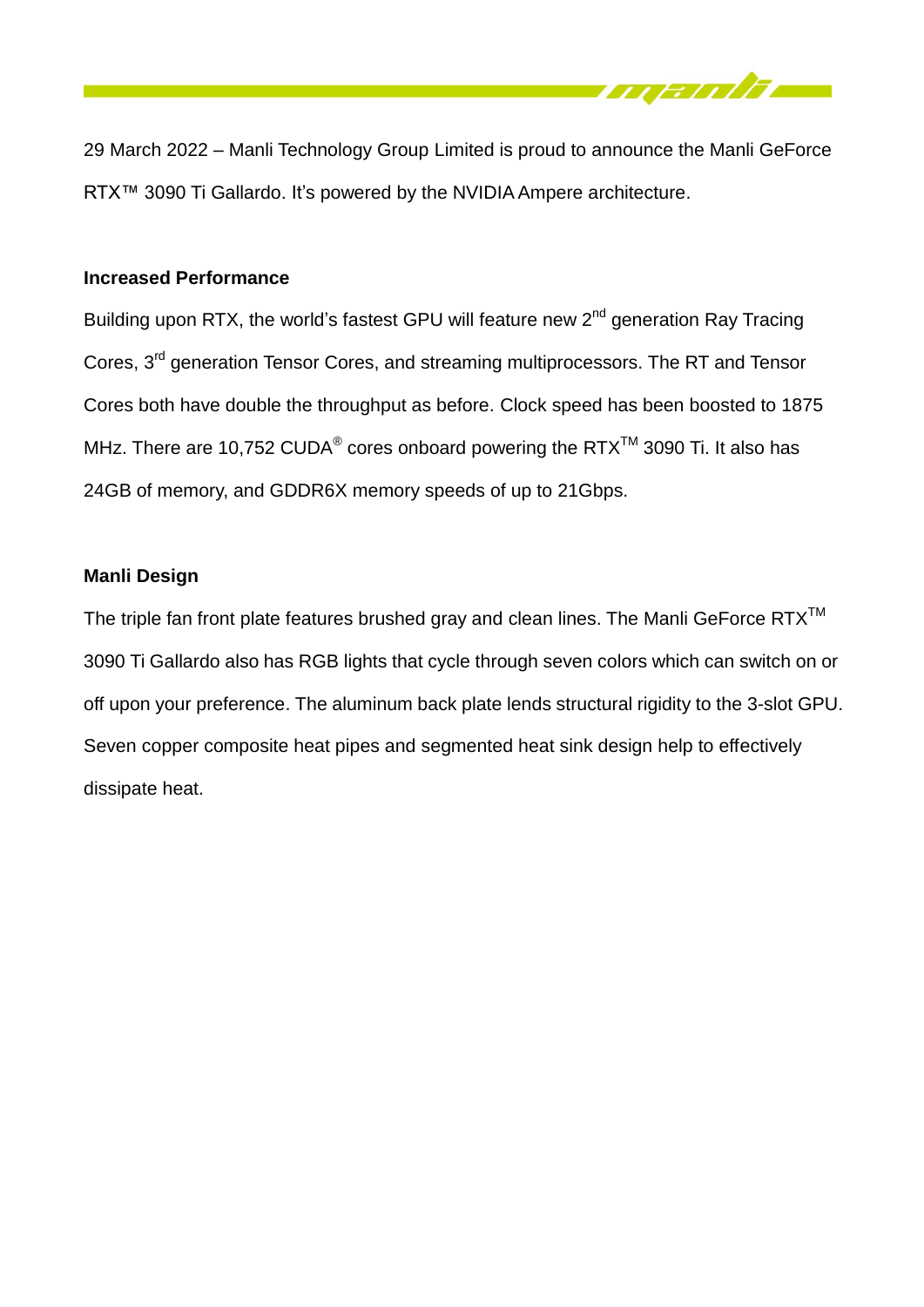

# **About Manli Technology Group Limited**

Established in 1996, Manli Technology Group Ltd. has been a major manufacturer and supplier of Computer Graphics Cards, Mining Systems, Mining Cards, and other peripherals/components. Manli has been able to fulfill various needs in the continuously changing IT industry. With an innovative R&D team and strict quality control standards, Manli's products always mean performance, reliability, and conformance. Our goal is to provide high-performance products at competitive prices.

For more information, please visit [https://www.manli.com](https://www.manli.com/)

**Media Contact Erin Wang** Manli Technology Group Limited Tel: (886) 2 – 2555 8881 # 57 Fax: (886) 2 – 2555 5829 Email: [erin@manli.com.](mailto:peter@manli.com)hk